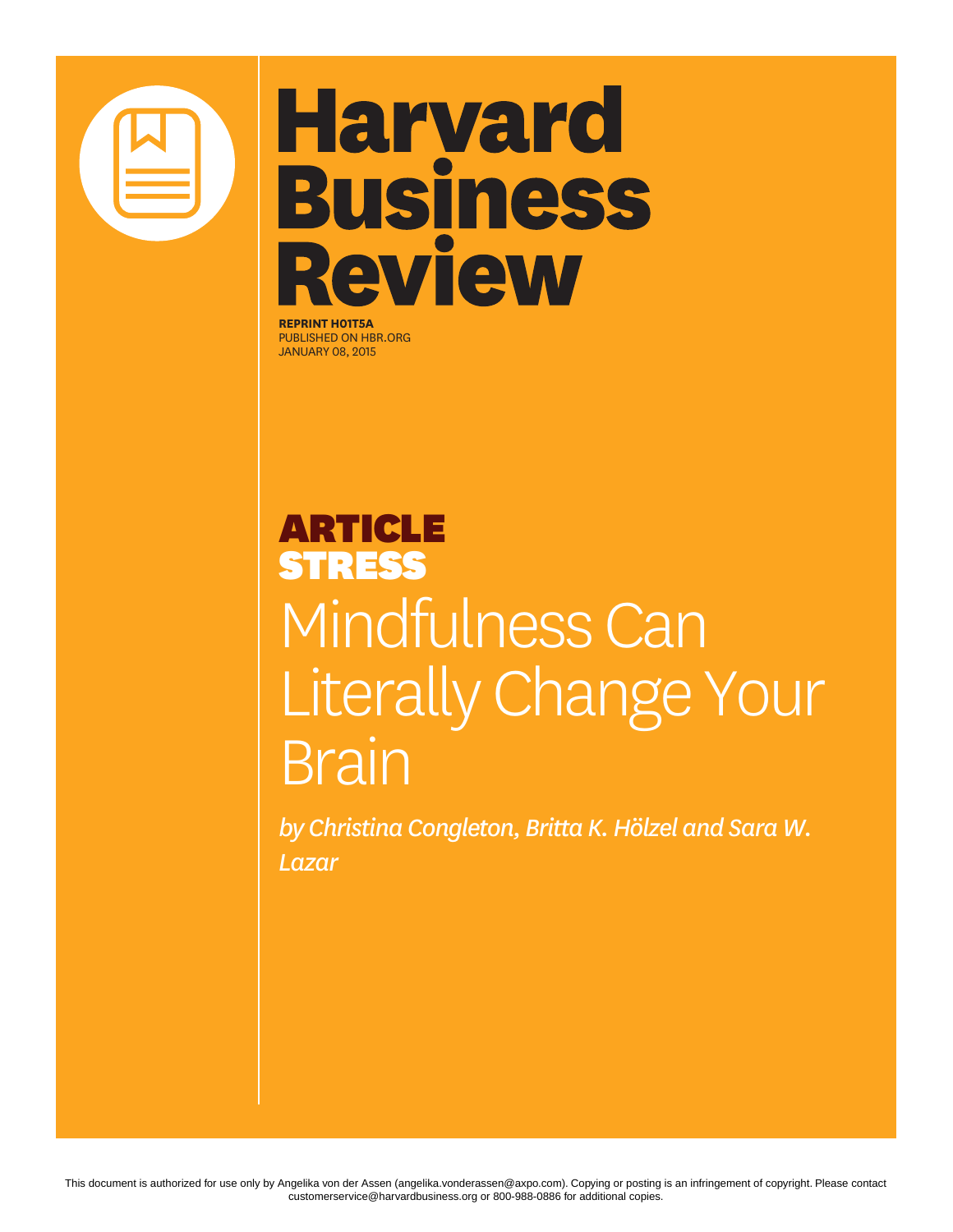### **Harvard<br>Business Review**

#### **STRESS**

## **Mindfulness Can Literally Change Your Brain**

by Christina Congleton, Britta K. Hölzel and Sara W. Lazar **JANUARY 08, 2015**



The business world is abuzz with mindfulness. But perhaps you haven't heard that the hype is backed by hard science. Recent research provides strong evidence that practicing non-judgmental, presentmoment awareness (a.k.a. mindfulness) [changes the](http://well.blogs.nytimes.com/2011/01/28/how-meditation-may-change-the-brain/?_php=true&_type=blogs&_r=1) [brain](http://well.blogs.nytimes.com/2011/01/28/how-meditation-may-change-the-brain/?_php=true&_type=blogs&_r=1), and it [does so in ways t](https://hbr.org/2012/10/mindfulness-helps-you-become-a)hat anyone working in today's complex business environment, and certainly every leader, should know about.

We contributed to this research in 2011 with [a study](http://www.ncbi.nlm.nih.gov/pmc/articles/PMC3004979/) on participants who completed an eight-week mindfulness program. We observed significant increases in the density of their gray matter. In the years since, other neuroscience laboratories from around the world have also investigated ways in which meditation, one key way to practice mindfulness, changes the brain. This year, a team of scientists from the University of British Columbia and the Chemnitz University of Technology were able to [pool data from more than 20 studies](http://www.ncbi.nlm.nih.gov/pubmed/24705269) to determine which areas of the brain are consistently affected. They identified at least eight different regions. Here

we will focus on two that we believe to be of particular interest to business professionals.

COPYRIGHT © 2015 HARVARD BUSINESS SCHOOL PUBLISHING CORPORATION. ALL RIGHTS RESERVED. 2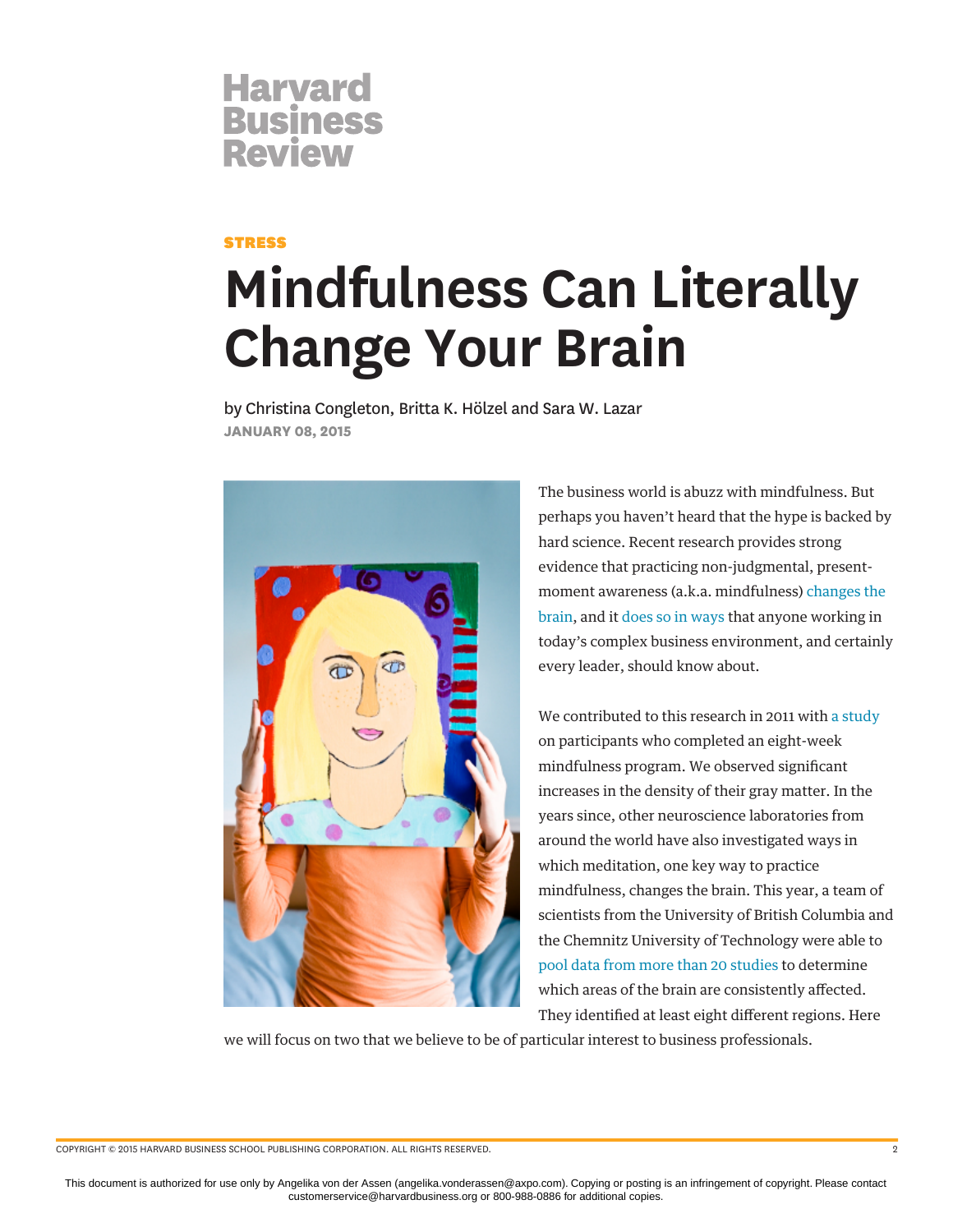The first is the anterior cingulate cortex (ACC), a structure located deep inside the forehead, behind the brain's frontal lobe. The ACC is [associated with self-regulation](http://www.ncbi.nlm.nih.gov/pubmed/18189012), meaning the ability to purposefully direct attention and behavior, suppress inappropriate knee-jerk responses, and switch strategies flexibly. People with [damage to the ACC](http://www.ncbi.nlm.nih.gov/pubmed/7895011) show impulsivity and unchecked aggression, and those with [impaired connections](http://www.ncbi.nlm.nih.gov/pubmed/16815874) between this and other brain regions perform poorly on tests of mental flexibility: they hold onto ineffective problem-solving strategies rather than adapting their behavior. Meditators, on the other hand, demonstrate [superior performance on tests of self](http://www.ncbi.nlm.nih.gov/pubmed/20509209)[regulation](http://www.ncbi.nlm.nih.gov/pubmed/20509209), resisting distractions and making correct answers more often than non-meditators. [They](http://www.ncbi.nlm.nih.gov/pubmed/17548160) [also show](http://www.ncbi.nlm.nih.gov/pubmed/17548160) more activity in the ACC than non-meditators. In addition to self-regulation, the ACC is [associated with learning from past experience](http://www.nature.com/neuro/journal/v9/n7/abs/nn1724.html) to support optimal decision-making. Scientists point out that the ACC may be particularly important in the face of uncertain and fast-changing conditions.



(Source: [Tang et al.](http://www.pnas.org/content/107/35/15649.full))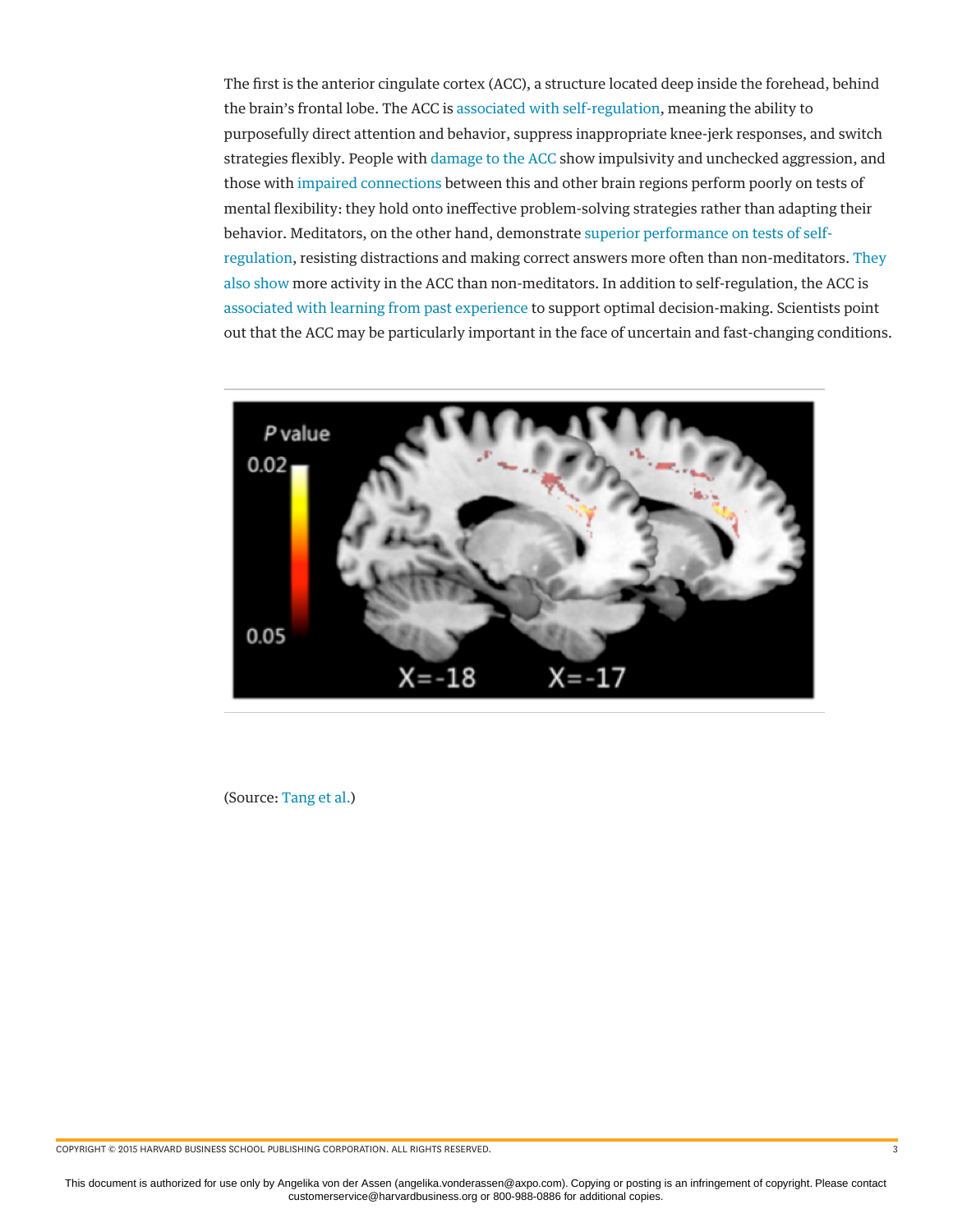

#### (Source: [Fox et al.](http://www.christofflab.ca/pdfs/Fox2014-MeditationMorphometry.pdf))

The second brain region we want to highlight is the hippocampus, a region that showed increased amounts of gray matter in the brains of our 2011 mindfulness program participants. This seahorseshaped area is buried inside the temple on each side of the brain and is part of the limbic system, a set of inner structures associated with emotion and memory. It is covered in receptors for the stress hormone cortisol, and [studies have shown](http://www.annualreviews.org/doi/abs/10.1146/annurev-med-052209-100430) that it can be damaged by chronic stress, contributing to a harmful spiral in the body. Indeed, people with stress-related disorders like [depresssion](http://www.ncbi.nlm.nih.gov/pubmed/12893109) and [PTSD](http://www.ncbi.nlm.nih.gov/pmc/articles/PMC2910907/) tend to have a smaller hippocampus. All of this points to the importance of this brain area in resilience—another key skill in the current high-demand business world.



#### (Source: [Hölzel et al.\)](http://www.umassmed.edu/uploadedfiles/cfm2/psychiatry_resarch_mindfulness.pdf)

These findings are just the beginning of the story. Neuroscientists have also shown that practicing mindfulness affects brain areas related to perception, body awareness, pain tolerance, emotion

COPYRIGHT © 2015 HARVARD BUSINESS SCHOOL PUBLISHING CORPORATION. ALL RIGHTS RESERVED. 4